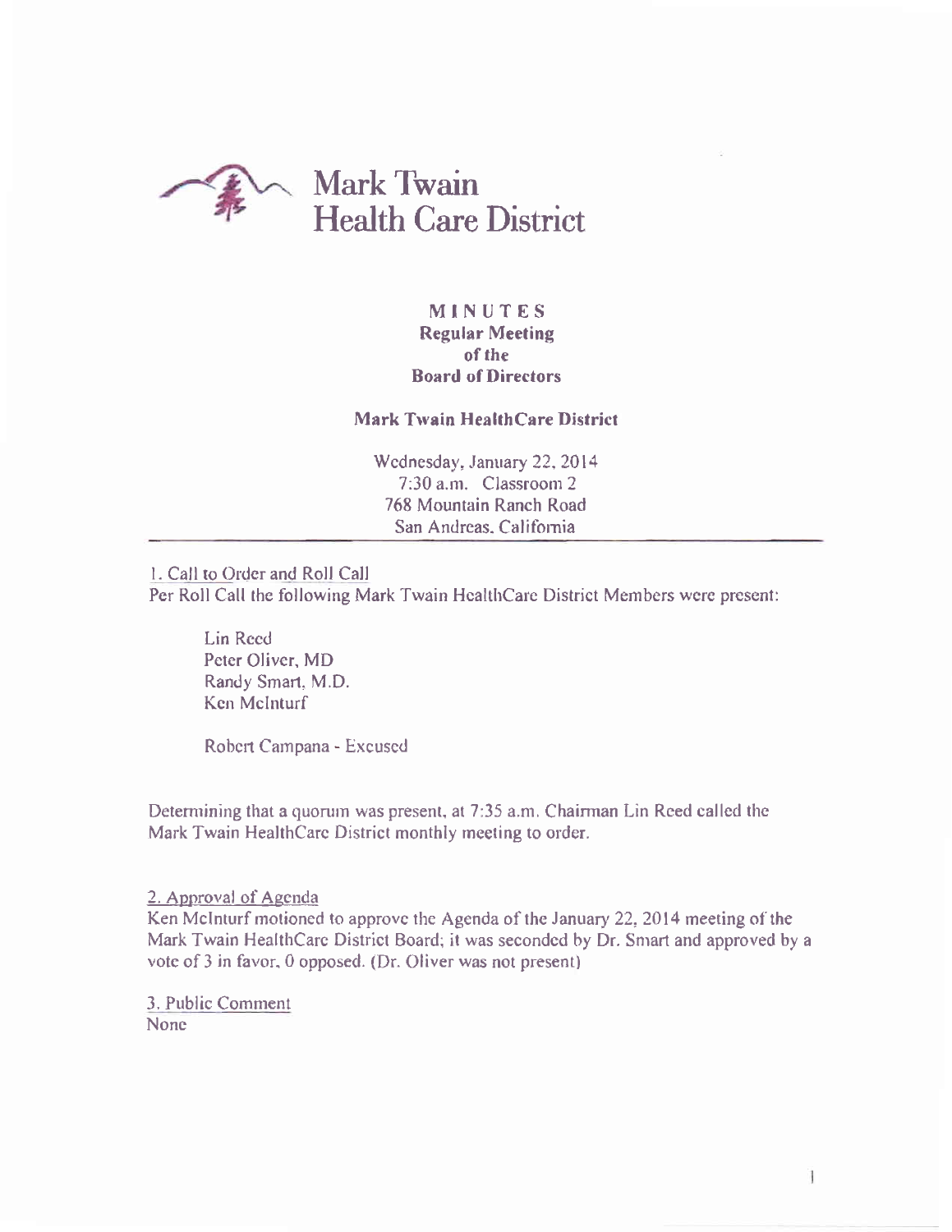## **Consent Calendar**

Approval of the December 4, 2013 Minutes

### ACTION:

Mr. McInturf motioned to approve the Minutes of the December 4, 2013 of the Mark Twain HealthCare District Board; it was seconded by Dr. Smart and approved by a vote of 3 in favor, 0 opposed. (Dr. Oliver was not present)

### **Public Comment** None

# UNFINISHED BUSINESS

1. Fixed Income Investment Portfolio

Mr. Doss stated that the District Finance Committee met on January 15, 2014 and reviewed the newest edition of the investment figures from Umpqua Bank which Evan Hershey will present.

Mr. Hershey presented the Fixed Income Investment Portfolio (pg. 22-29, Attachment B). He briefly reviewed the Umpqua Investments, Inc. Laddered Portfolio (page 24) noting that 25% participation Corporate Bonds will yield a higher return, noting that this is a conservative approach and he would like to see the bonds in the 4-5 range before the Board chooses a higher risk approach.

The recommendation from the Finance Committee is for Umpqua Bank to proceed with the Fixed Income Investment with low-risk investments as presented and requested that Evan Hershey/Umpqua Bank provide a quarterly report to the Finance Committee which will then be presented to MTHCD annually or semi-annually, as requested by the MTHCD.

Mr. MeInturf stated that the Plan falls within the MTHCD Policy, as provided to Mr. Hershey/Umpqua Bank.

Dr. Oliver made a motion to approve the Fixed Income Investment Portfolio as presented; the motion was seconded by Mr. McInturf and approved by a vote of  $4$  in favor,  $0$ opposed.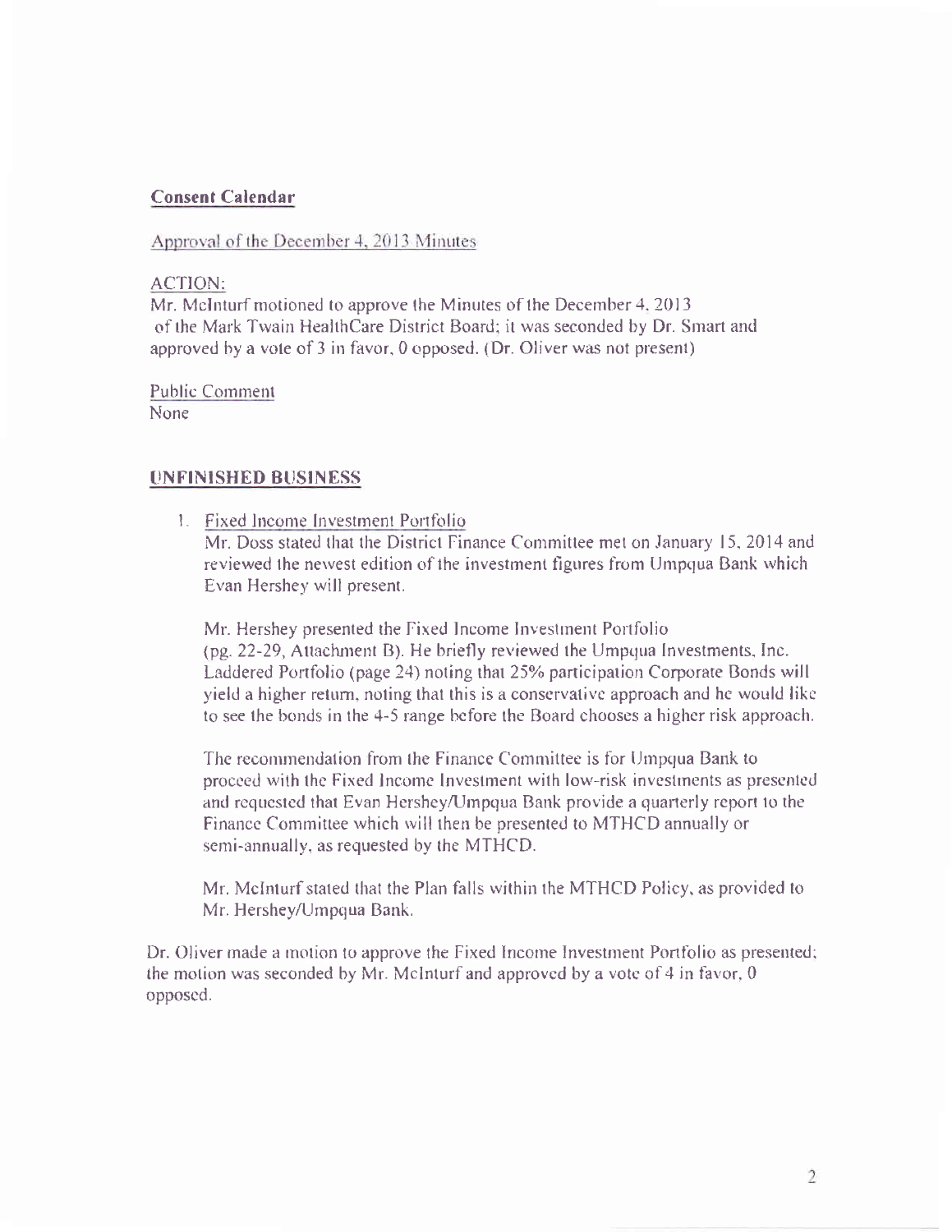Public Comment None

# 2. Real Estate Update

CalTrans Letter

- Mr. Doss reviewed the letter that he received from CalTrans regarding the  $\bullet$ intersection configurations (pg.  $30-31$ , Attachment C) regarding the recent concerns of the right-in and right-out only at Highway 49 and Dogtown Road, as previously discussed with CalTrans. The City of Angels is considering requesting a recommendation of a right-in, right-out and leftin from CalTrans which the MTHCD will support;
- Once CalTrans submits its final recommendation it will be presented to the MTHCD for review:
- The anticipated timeline for approvals will be;  $\bullet$ 
	- o March 2014 to the City of Angels Planning Commission and o April 2014 to the City Council for approval.
- After discussion it was unclear to the Board as to who has the final  $\bullet$ authority in the decision regarding intersection configurations; and
- Mr. Doss will inform the MTHCD of the date of the next Planning.  $\bullet$ Commission Meeting via email.

**Public Comment** None

- 3. Telehealth Update
	- Dr. Smart is currently interviewing for a Nurse Coordinator position; and
	- A Memorandum of Understanding (MOU) will need to be drafted  $\bullet$ regarding the job-sharing of the Nurse Practitioner between MTMC and Mercy General. Mr. Doss will work with Dr. Allen to outline the jobdescription and appropriate language.

**Public Comment None** 

- 4. Lease Review Committee Update
	- Mr. Doss stated the Lease Committee has met twice in the last 30 days and  $\bullet$ is continuing to work on the 6<sup>th</sup> Amendment to the Lease. A stakeholders meeting is scheduled for January 29, 2014. Attorneys will not be present.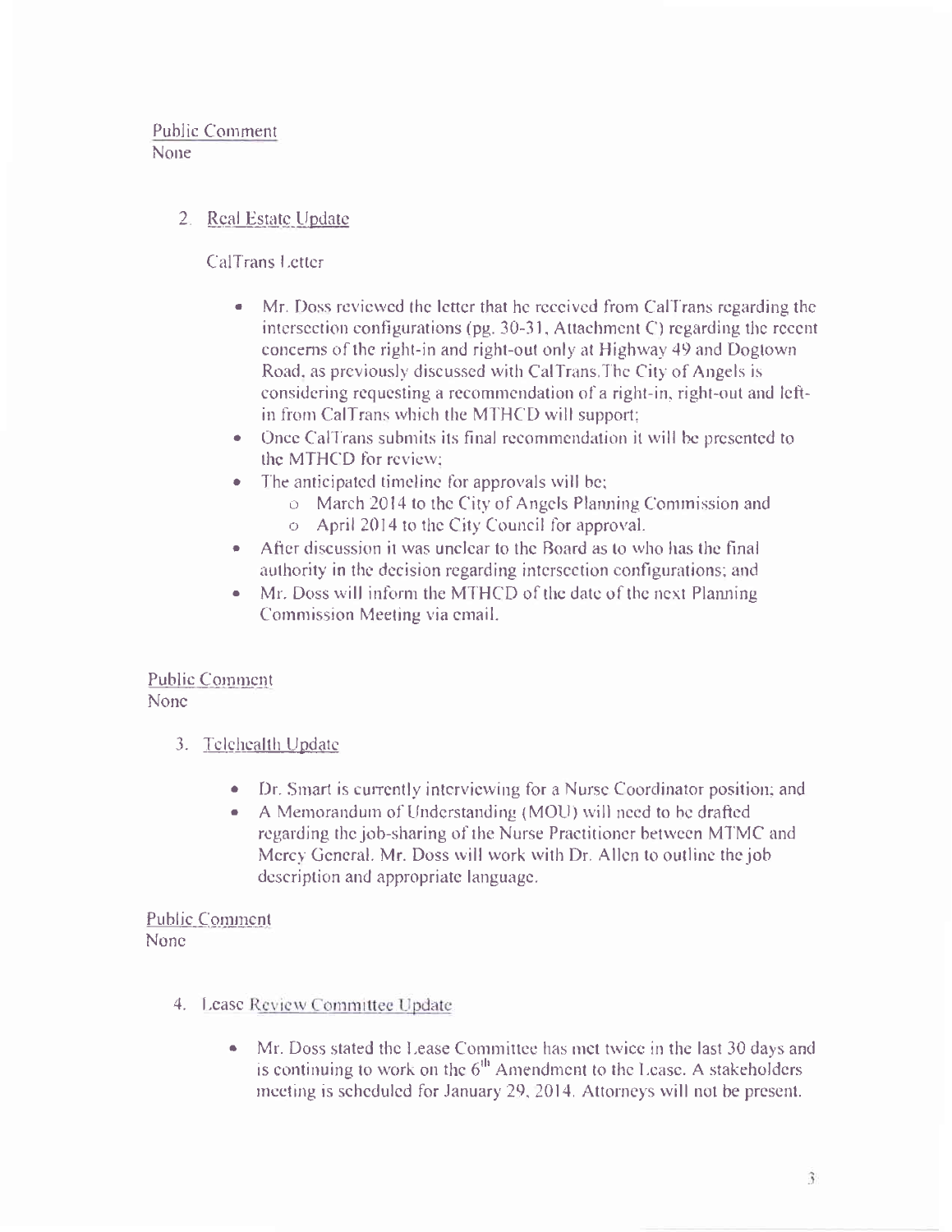Public Comment None

### **NEW BUSINESS**

#### 5. Monthly Financial Report

#### November 2013

Mr. MeInturf reviewed the narrative of the November, 2013 MTHCD Financial Statement and Results, as included in the Board Agenda materials (pg. 7). Mr. Krieg clarified the meaning of the *Land Rental Revenue* (pg. 9).

#### Public Comment None<sup>1</sup>

#### December 2013

Mr. McInturf reviewed the narrative of the December, 2013 MTHCD Financial Statement and Results, as included in the Board Agenda materials (pg. 13).

Mr. Doss noted that all unclaimed items as previously discussed at the December meeting have been resolved and there are no unclaimed properties. The Finance Committee will look at all outstanding unclaimed properties on a monthly basis.

After discussion, the Board recommended that a policy to be drafted to address unclaimed properties that may arise in the future. Mr. Doss will discuss the language with the Finance Committee and present to the Board for review/approval.

#### ACTION:

A motion was made by Dr. Smart to accept the Financial Report for November, 2013 & December 2013; it was seconded by Dr. Oliver and approved by a vote of 4 in favor, 0 opposed.

### **Public Comment None**

Dan Riodan, Executive Director, Hospice Calaveras / Amador County, attended the meeting to thank the Board for the generous support. Many families have been provided Respite Care through the grant. To date, \$30,000 has been used, with a reserve of \$10,000 that will also be used for Respite Care in the future as needed.

**Public Comment** None<sup>1</sup>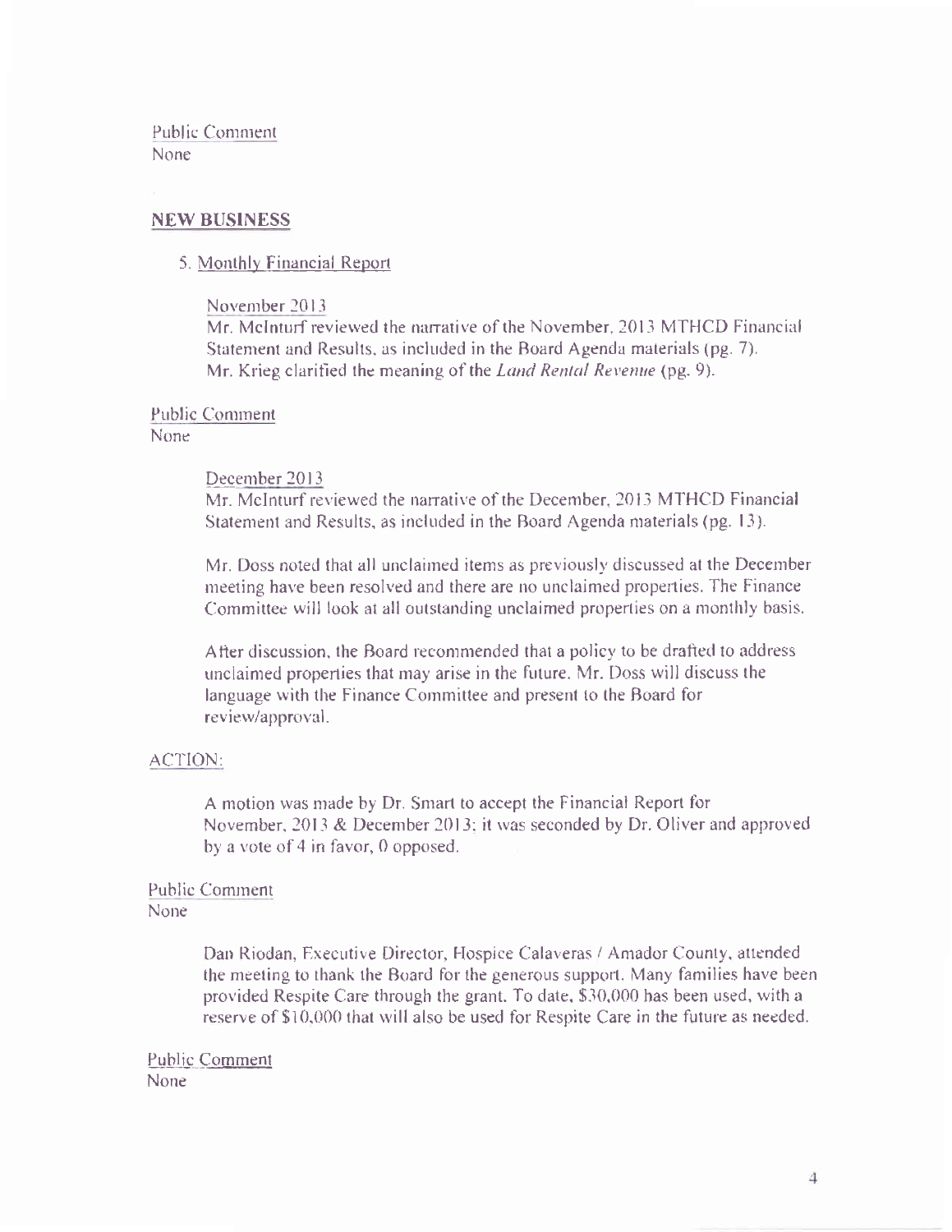## 6. ACHD Nominations

Dr. Smart reported that he spoke with Tom Peterson, Executive Director, regarding the process of ACHD nominations for 2014. The award for "Trustee of the Year", "Health Care District of the Year" and "Board of the Year" is under consideration from the MTHCD. The deadline for submissions is March 29, 2014.

Dr. Smart requested the support of the Board to endorse the nomination of Lin Reed for "Trustee of the Year" and permission to complete the application for "Board of the Year." & "Health Care District of the Year" on behalf the MTHCD.

Dr. Oliver made a motion to endorse Mrs. Reed's nomination for "Trustee of the Year" and permit Dr. Smart to proceed with the applications for "Board of the Year" & "Health Care District of the Year" on behalf the MTHCD as discussed; it was seconded by Mr. McInturf approved by a vote of 4 in favor, 0 opposed.

## **Public Comment** None.

- 7. MTHCD President's Report Mrs. Reed reported:
	- An ACHD Leadership Conference is scheduled for January 23 & 24.  $2014:$
	- Mr. Doss and Mrs. Reed will attend a Legislative ACHD meeting scheduled for April 7 & 8, 2014. Mr. Doss has been invited to be a guest speaker;
	- The Board members will be some of the first to receive Governance binders from ACHD; and
	- A request to include the election process on the MTHCD website has been received as well as a request to include the definition of a Health Care District. Both recommendations will be included on the website in the near future.

**Public Comment** None.

- 8. Executive Director Report Mr. Doss reported:
	- The Golden Health Awards is scheduled for February 1, 2014 at Ironstone Winery (pg. 36-37, Attachment  $F & G$ ). To date there have been 122 tickets sold: